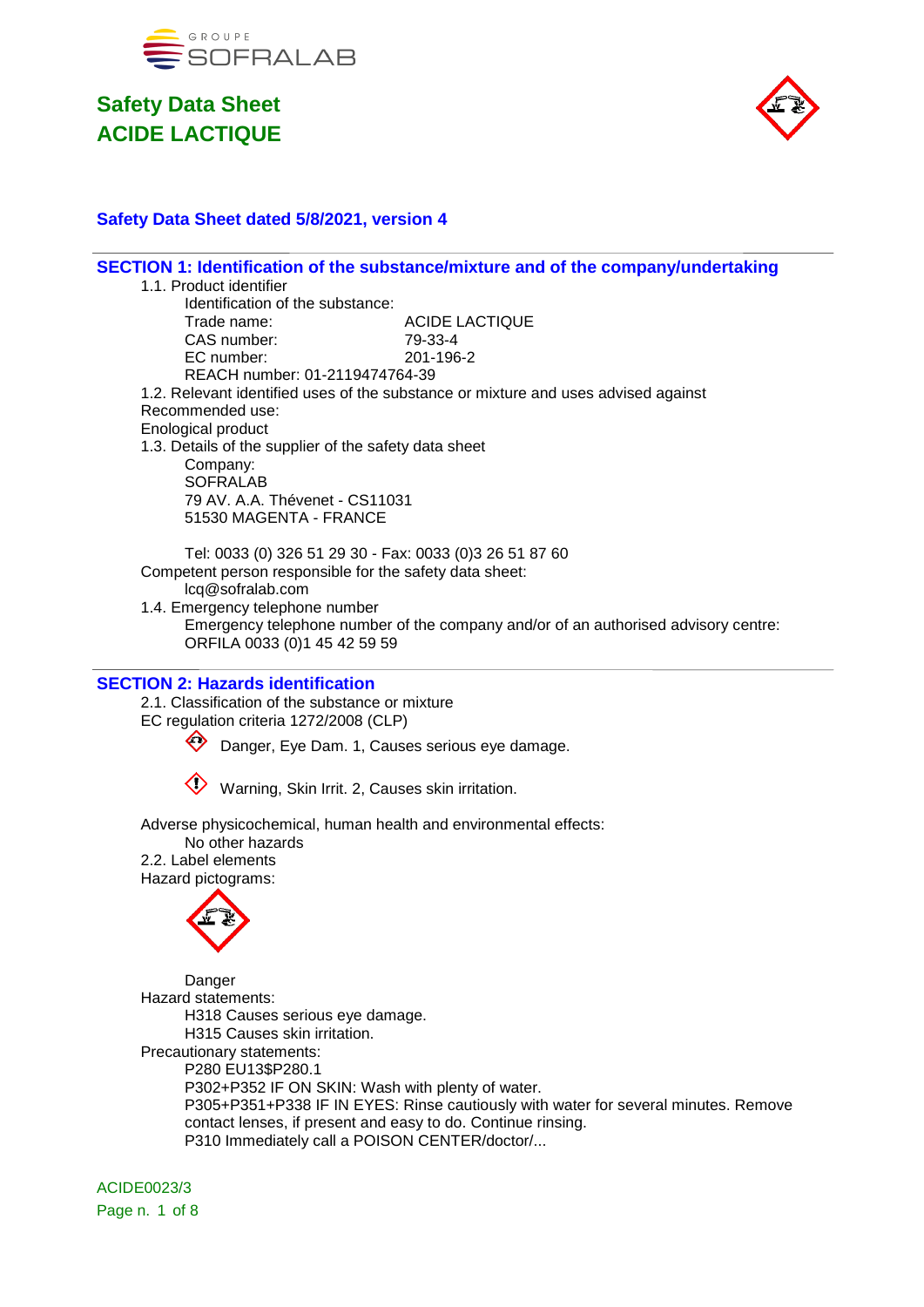

P362+P364 Take off contaminated clothing and wash it before reuse. Special Provisions: None Special provisions according to Annex XVII of REACH and subsequent amendments: None

2.3. Other hazards vPvB Substances: None - PBT Substances: None Other Hazards: No other hazards

#### **SECTION 3: Composition/information on ingredients**

- 3.1. Substances
	- N.A.
- 3.2. Mixtures

Hazardous components within the meaning of the CLP regulation and related classification: >= 80% - < 90% ACIDE LACTIQUE

REACH No.: 01-2119474764-39-XXXX, CAS: 79-33-4, EC: 201-196-2

 $\bigcirc$  3.2/2 Skin Irrit. 2 H315



3.3/1 Eye Dam. 1 H318

#### **SECTION 4: First aid measures**

4.1. Description of first aid measures

In case of skin contact:

Immediately take off all contaminated clothing.

OBTAIN IMMEDIATE MEDICAL ATTENTION.

Remove contaminated clothing immediatley and dispose off safely.

After contact with skin, wash immediately with soap and plenty of water.

In case of eyes contact:

After contact with the eyes, rinse with water with the eyelids open for a sufficient length of time, then consult an opthalmologist immediately.

Protect uninjured eye.

#### In case of Ingestion:

Do not under any circumstances induce vomiting. OBTAIN A MEDICAL EXAMINATION IMMEDIATELY.

#### In case of Inhalation:

Remove casualty to fresh air and keep warm and at rest.

4.2. Most important symptoms and effects, both acute and delayed

#### None

4.3. Indication of any immediate medical attention and special treatment needed

In case of accident or unwellness, seek medical advice immediately (show directions for use or safety data sheet if possible).

- Treatment:
- None

#### **SECTION 5: Firefighting measures**

5.1. Extinguishing media

Suitable extinguishing media: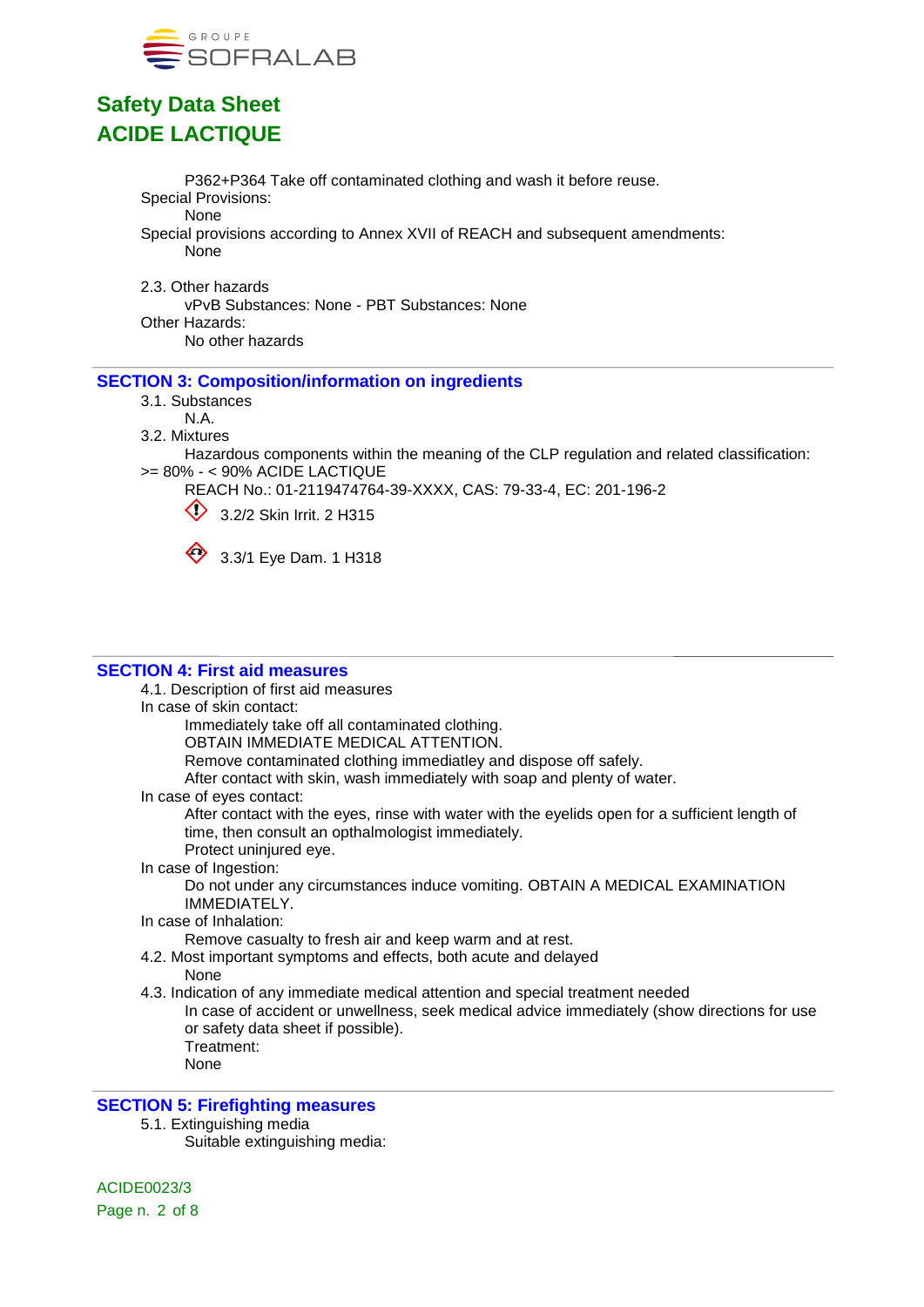

Water. Carbon dioxide (CO2). Extinguishing media which must not be used for safety reasons: None in particular.

- 5.2. Special hazards arising from the substance or mixture Do not inhale explosion and combustion gases. Burning produces heavy smoke.
- 5.3. Advice for firefighters
	- Use suitable breathing apparatus .

Collect contaminated fire extinguishing water separately. This must not be discharged into drains.

Move undamaged containers from immediate hazard area if it can be done safely.

#### **SECTION 6: Accidental release measures**

- 6.1. Personal precautions, protective equipment and emergency procedures
	- Wear personal protection equipment.
	- Remove persons to safety.

See protective measures under point 7 and 8.

6.2. Environmental precautions

Do not allow to enter into soil/subsoil. Do not allow to enter into surface water or drains. Retain contaminated washing water and dispose it.

In case of gas escape or of entry into waterways, soil or drains, inform the responsible authorities.

- Suitable material for taking up: absorbing material, organic, sand
- 6.3. Methods and material for containment and cleaning up
	- Wash with plenty of water.
- 6.4. Reference to other sections See also section 8 and 13

#### **SECTION 7: Handling and storage**

7.1. Precautions for safe handling Avoid contact with skin and eyes, inhalation of vapours and mists. Don't use empty container before they have been cleaned. Before making transfer operations, assure that there aren't any incompatible material residuals in the containers. See also section 8 for recommended protective equipment. Advice on general occupational hygiene: Contamined clothing should be changed before entering eating areas. Do not eat or drink while working. 7.2. Conditions for safe storage, including any incompatibilities Keep away from food, drink and feed. Incompatible materials: None in particular. Instructions as regards storage premises: Adequately ventilated premises.

7.3. Specific end use(s) None in particular

### **SECTION 8: Exposure controls/personal protection**

8.1. Control parameters

No occupational exposure limit available

DNEL Exposure Limit Values

N.A.

PNEC Exposure Limit Values

ACIDE0023/3 Page n. 3 of 8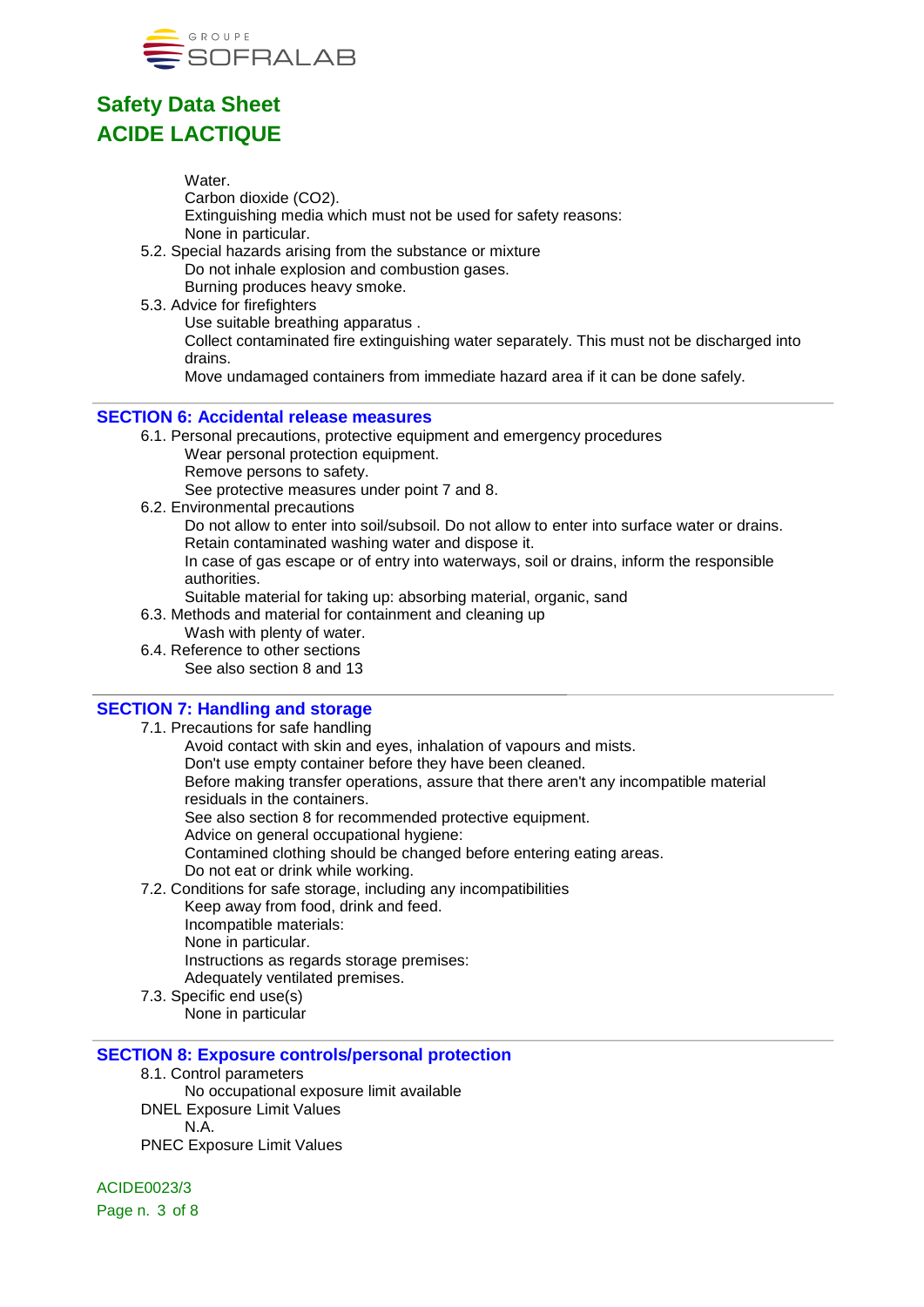

N.A. 8.2. Exposure controls Eye protection: Eye glasses with side protection. Protection for skin: Protective clothing for the skin ( cotton, rubber, PVC..) Protection for hands: Gloves of full protection Respiratory protection: Not needed for normal use. Thermal Hazards: None Environmental exposure controls: None Appropriate engineering controls: None

#### **SECTION 9: Physical and chemical properties**

9.1. Information on basic physical and chemical properties

| <b>Properties</b>          | Value           | Method: | <b>Notes</b> |
|----------------------------|-----------------|---------|--------------|
| Appearance and colour:     | Flüssigkeit     | --      | $-$          |
| Odour:                     | Charakteristic  | $-$     | --           |
|                            | her             |         |              |
| Odour threshold:           | N.A.            | $-$     | --           |
| pH:                        | 1.8             | --      |              |
| Melting point / freezing   | N.A.            | --      | --           |
| point:                     |                 |         |              |
| Initial boiling point and  | 125°C           | --      | --           |
| boiling range:             |                 |         |              |
| Flash point:               | >112 °C         | $-$     | --           |
| Evaporation rate:          | N.A.            | --      | --           |
| Solid/gas flammability:    | N.A.            | $-$     | --           |
| Upper/lower flammability   | N.A.            | --      |              |
| or explosive limits:       |                 |         |              |
| Vapour pressure:           | 50-44 mN/m      | $-$     | --           |
| Vapour density:            | 3.11            | --      | --           |
| Relative density:          | $1.2$ g/cm $3$  | --      | --           |
| Solubility in water:       | 100%            | $-$     | --           |
| Solubility in oil:         | N.A.            | $-$     | $-$          |
| Partition coefficient      | $log Pow =$     | $-$     | --           |
| (n-octanol/water):         | $-0.62$         |         |              |
| Auto-ignition temperature: | N.A.            | $-$     | $-$          |
| Decomposition              | $>200^{\circ}C$ | $-$     | --           |
| temperature:               |                 |         |              |
| Viscosity:                 | N.A.            | --      | --           |
| Explosive properties:      | N.A.            | --      | --           |
| Oxidizing properties:      | N.A.            | $-$     | $-$          |

#### 9.2. Other information

| <b>Properties</b> | Value | Method: | <b>Notes</b> |
|-------------------|-------|---------|--------------|
| Miscibility:      | N.A.  | $- -$   | --           |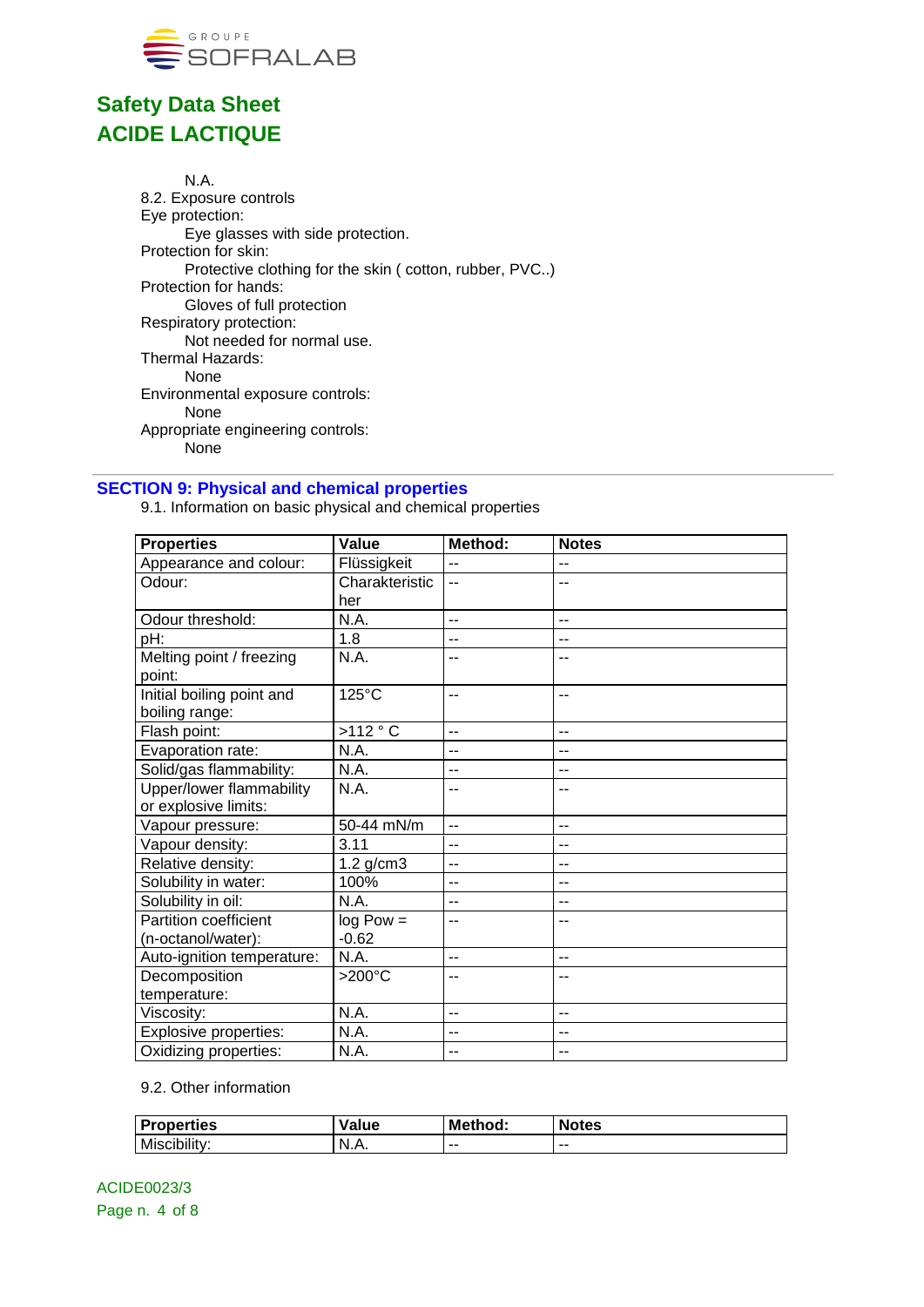

| Fat Solubility:         | N.A. | --    | -- |  |
|-------------------------|------|-------|----|--|
| Conductivity:           | N.A. | --    | -- |  |
| <b>Substance Groups</b> | N.A. | $- -$ | -- |  |
| relevant properties     |      |       |    |  |

#### **SECTION 10: Stability and reactivity**

- 10.1. Reactivity
- Stable under normal conditions 10.2. Chemical stability
- Stable under normal conditions
- 10.3. Possibility of hazardous reactions
- None 10.4. Conditions to avoid
- Hight temperatures
- 10.5. Incompatible materials
	- **Oxydants**
- 10.6. Hazardous decomposition products None.

#### **SECTION 11: Toxicological information**

11.1. Information on toxicological effects Toxicological information of the product: ACIDE LACTIQUE - CAS: 79-33-4 a) acute toxicity: Test: LD50 - Route: Skin - Species: Rabbit > 2000 mg/kg Test: LC50 - Route: Inhalation - Species: Rat = 7.94 mg/l - Duration: 4h Test: LD50 - Route: Oral - Species: Rat = 4875 mg/kg Test: LD50 - Route: Oral - Species: Rat = 3730 mg/kg b) skin corrosion/irritation: Test: Skin Irritant - Route: Skin Positive Toxicological information of the main substances found in the product: ACIDE LACTIQUE - CAS: 79-33-4 a) acute toxicity: Test: LD50 - Route: Skin - Species: Rabbit > 2000 mg/kg Test: LC50 - Route: Inhalation - Species: Rat = 7.94 mg/l - Duration: 4h Test: LD50 - Route: Oral - Species: Rat = 4875 mg/kg Test: LD50 - Route: Oral - Species: Rat = 3730 mg/kg b) skin corrosion/irritation: Test: Skin Irritant - Route: Skin Positive

If not differently specified, the information required in Regulation (EU)2015/830 listed below must be considered as N.A.:

a) acute toxicity;

b) skin corrosion/irritation;

c) serious eye damage/irritation;

d) respiratory or skin sensitisation;

e) germ cell mutagenicity;

f) carcinogenicity;

g) reproductive toxicity;

h) STOT-single exposure;

i) STOT-repeated exposure;

j) aspiration hazard.

ACIDE0023/3 Page n. 5 of 8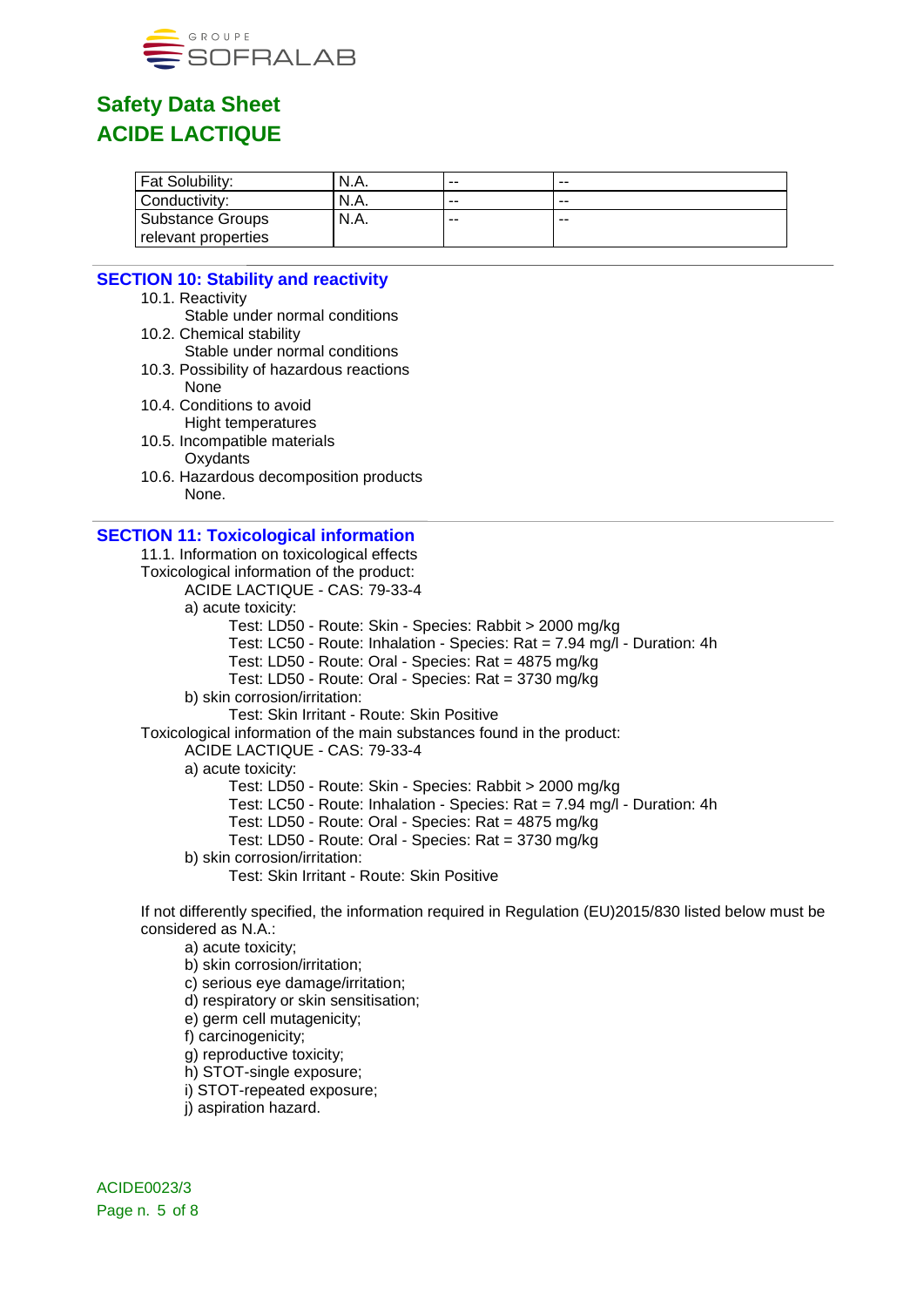

#### **SECTION 12: Ecological information**

#### 12.1. Toxicity

Adopt good working practices, so that the product is not released into the environment. ACIDE LACTIQUE - CAS: 79-33-4 a) Aquatic acute toxicity:

Endpoint: EC50 Daphnia = 240 mg/l - Duration h: 48

Endpoint: LC50 Fish = 320 mg/l - Duration h: 48 Endpoint: EC50 Algae = 3500 mg/l

ACIDE LACTIQUE - CAS: 79-33-4

a) Aquatic acute toxicity:

Endpoint: EC50 Daphnia = 240 mg/l - Duration h: 48

- Endpoint: LC50 Fish = 320 mg/l Duration h: 48
- Endpoint: EC50 Algae = 3500 mg/l
- 12.2. Persistence and degradability N.A.
- 12.3. Bioaccumulative potential N.A.

12.4. Mobility in soil N.A.

- 12.5. Results of PBT and vPvB assessment vPvB Substances: None - PBT Substances: None
- 12.6. Other adverse effects None

#### **SECTION 13: Disposal considerations**

13.1. Waste treatment methods Recover, if possible. Send to authorised disposal plants or for incineration under controlled conditions. In so doing, comply with the local and national regulations currently in force.

#### **SECTION 14: Transport information**

14.1. UN number

Not classified as dangerous in the meaning of transport regulations.

- 14.2. UN proper shipping name
	- N.A.
- 14.3. Transport hazard class(es) N.A.
- 14.4. Packing group N.A.
- 14.5. Environmental hazards ADR-Enviromental Pollutant: No IMDG-Marine pollutant: No
- 14.6. Special precautions for user
	- N.A.
- 14.7. Transport in bulk according to Annex II of Marpol and the IBC Code N.A.

### **SECTION 15: Regulatory information**

15.1. Safety, health and environmental regulations/legislation specific for the substance or mixture Dir. 98/24/EC (Risks related to chemical agents at work) Dir. 2000/39/EC (Occupational exposure limit values)

Regulation (EC) n. 1907/2006 (REACH)

ACIDE0023/3 Page n. 6 of 8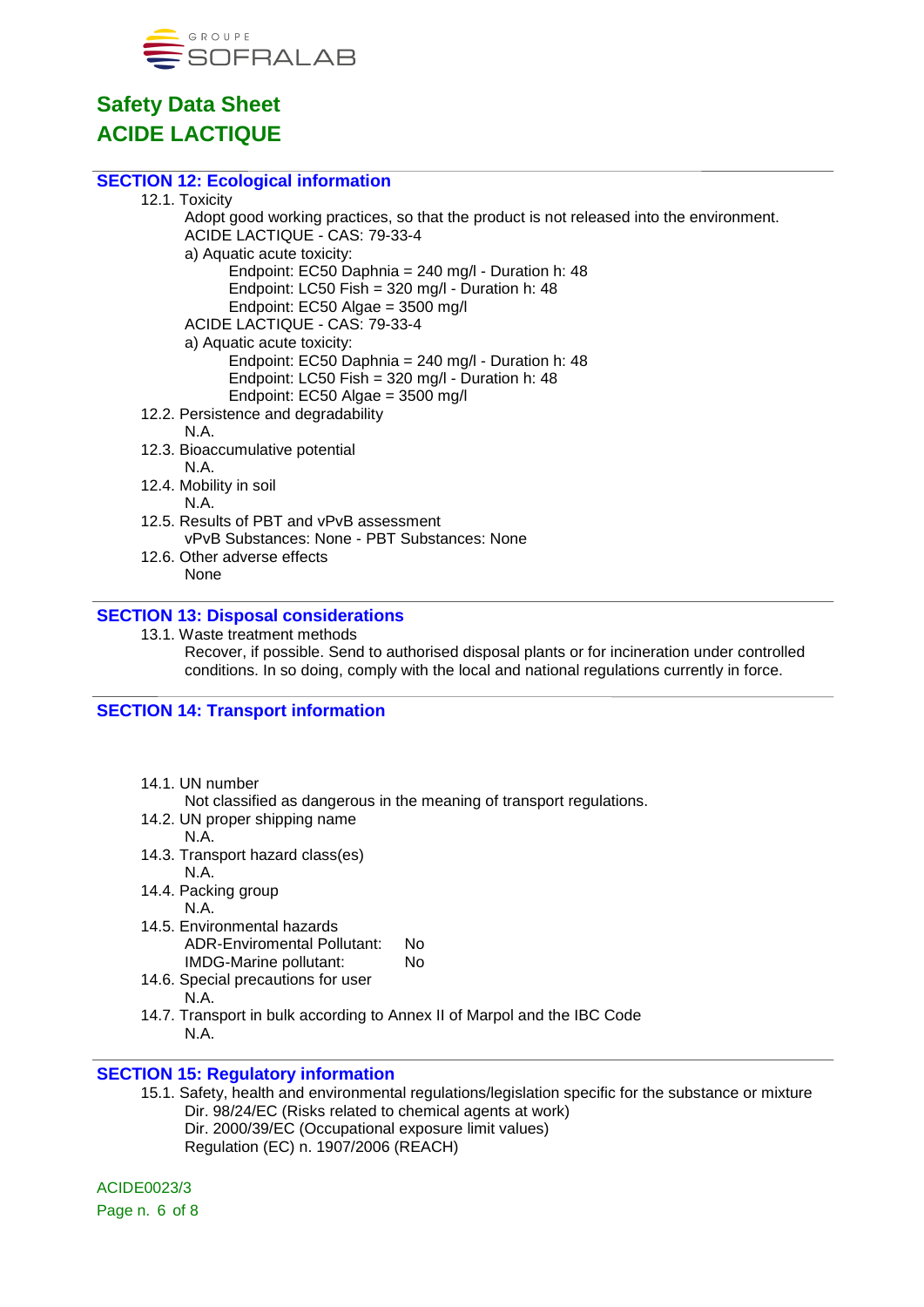

Regulation (EC) n. 1272/2008 (CLP) Regulation (EC) n. 790/2009 (ATP 1 CLP) and (EU) n. 758/2013 Regulation (EU) 2015/830 Regulation (EU) n. 286/2011 (ATP 2 CLP) Regulation (EU) n. 618/2012 (ATP 3 CLP) Regulation (EU) n. 487/2013 (ATP 4 CLP) Regulation (EU) n. 944/2013 (ATP 5 CLP) Regulation (EU) n. 605/2014 (ATP 6 CLP) Regulation (EU) n. 2015/1221 (ATP 7 CLP) Regulation (EU) n. 2016/918 (ATP 8 CLP) Regulation (EU) n. 2016/1179 (ATP 9 CLP) Regulation (EU) n. 2017/776 (ATP 10 CLP) Regulation (EU) n. 2018/669 (ATP 11 CLP) Regulation (EU) n. 2018/1480 (ATP 13 CLP) Regulation (EU) n. 2019/521 (ATP 12 CLP) Restrictions related to the product or the substances contained according to Annex XVII Regulation (EC) 1907/2006 (REACH) and subsequent modifications: Restrictions related to the product: Restriction 3 Restrictions related to the substances contained: No restriction. Where applicable, refer to the following regulatory provisions : Directive 2012/18/EU (Seveso III) Regulation (EC) nr 648/2004 (detergents). Dir. 2004/42/EC (VOC directive) Provisions related to directive EU 2012/18 (Seveso III): Seveso III category according to Annex 1, part 1

None

15.2. Chemical safety assessment No Chemical Safety Assessment has been carried out for the mixture.

#### **SECTION 16: Other information**

Full text of phrases referred to in Section 3: H315 Causes skin irritation. H318 Causes serious eye damage.

| l Hazard class and<br>hazard category | Code  | <b>Description</b>             |
|---------------------------------------|-------|--------------------------------|
| l Skin Irrit. 2                       | 3.2/2 | Skin irritation, Category 2    |
| l Eve Dam. 1                          | 3.3/1 | Serious eye damage, Category 1 |

Paragraphs modified from the previous revision:

SECTION 2: Hazards identification SECTION 3: Composition/information on ingredients SECTION 6: Accidental release measures SECTION 7: Handling and storage SECTION 9: Physical and chemical properties SECTION 11: Toxicological information SECTION 12: Ecological information SECTION 15: Regulatory information SECTION 16: Other information